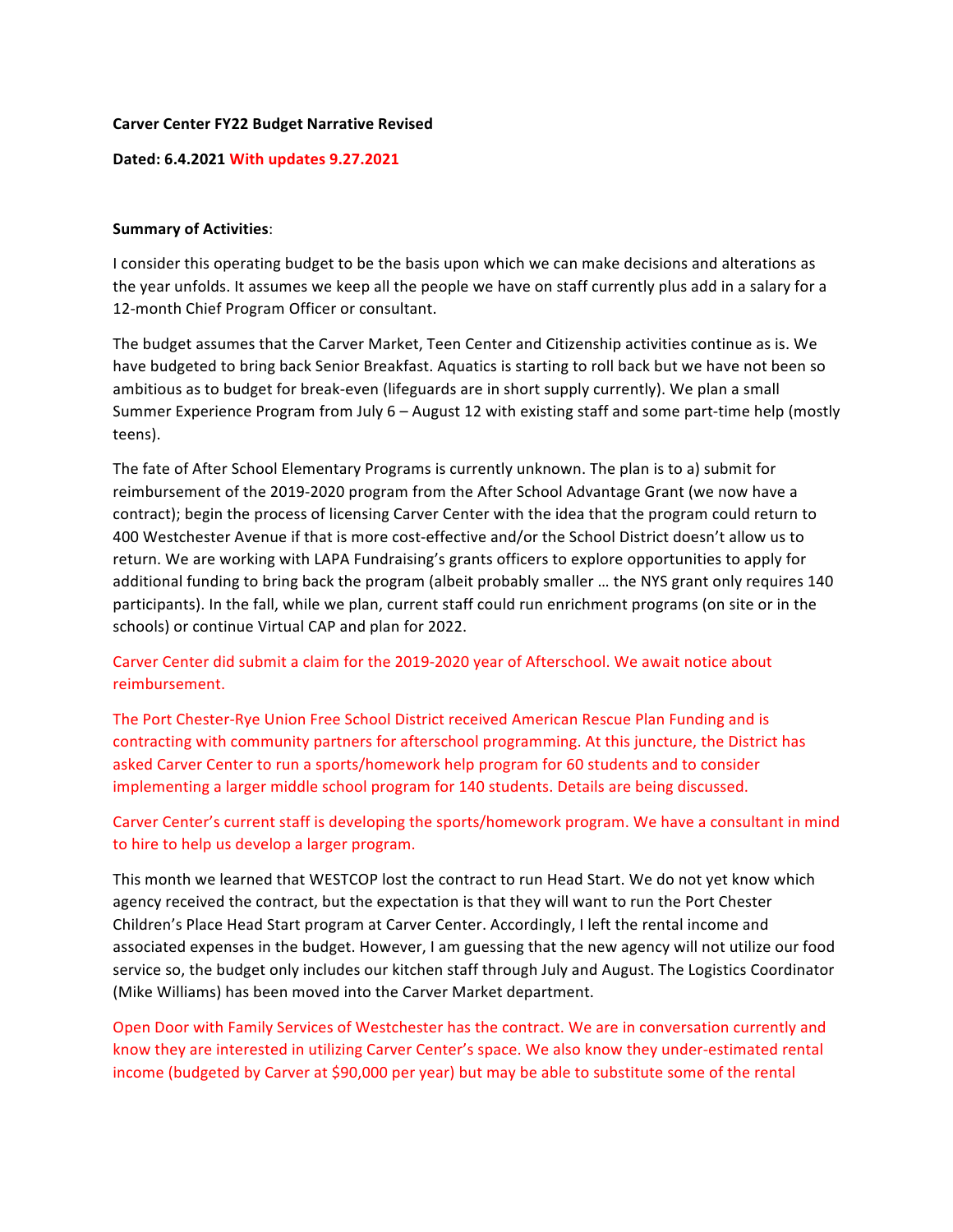income for one-time capital improvements to make the space ready for use. We are exploring whether they can pay some of all of the estimated \$37,000 to fix the roof fans in lieu of some of the rent.

### **REVENUE**

Unrestricted Contributions

• Forecast reflects continuing work with LAPA Fundraising to improve major gifts. We predict we will raise enough additional contributed income in FY22 to cover LAPA's fees. That ratio should continue to improve over time.

Carver received an unanticipated gift of \$500,000 in August. We do not plan to back down on our aggressive fundraising plan, however we are concerned about our ability to hold an in-person fundraiser in April of 2022.

### Restricted Contributions

• Everything included is either confirmed for very likely to renew

### Government Grants

- Assumes that our food service program (the kitchen) only operates in July & August.
- The Port Chester-Rye Union Free School District has expressed interest in having Carver provide meals at their new elementary afterschool program. Conversations are underway.
- Assumes we do get the "contract" to serve the school district as we did in FY21 which is not yet confirmed. This summer food service accounts for a net profit of \$60,000 not including indirect costs (labor). We did get the opportunity to serve these meals and are awaiting \$158,894 in income from the Summer Food Service Program.
- Assumes we give meals to all children attending summer programs and that we receive government grant reimbursement through the summer food service program. As per above.
- WESTCOP has lost the contract for Head Start. I am assuming that the new agency will want to rent space at Carver Center (see rental income) but that they may already have a food vendor. The Children's Place (at Carver Center) has expressed interest in our meal service; but the other four sites we previously served are not confirmed.
- Westchester County Grants, while technically government grants, are budgeted under restricted contributions.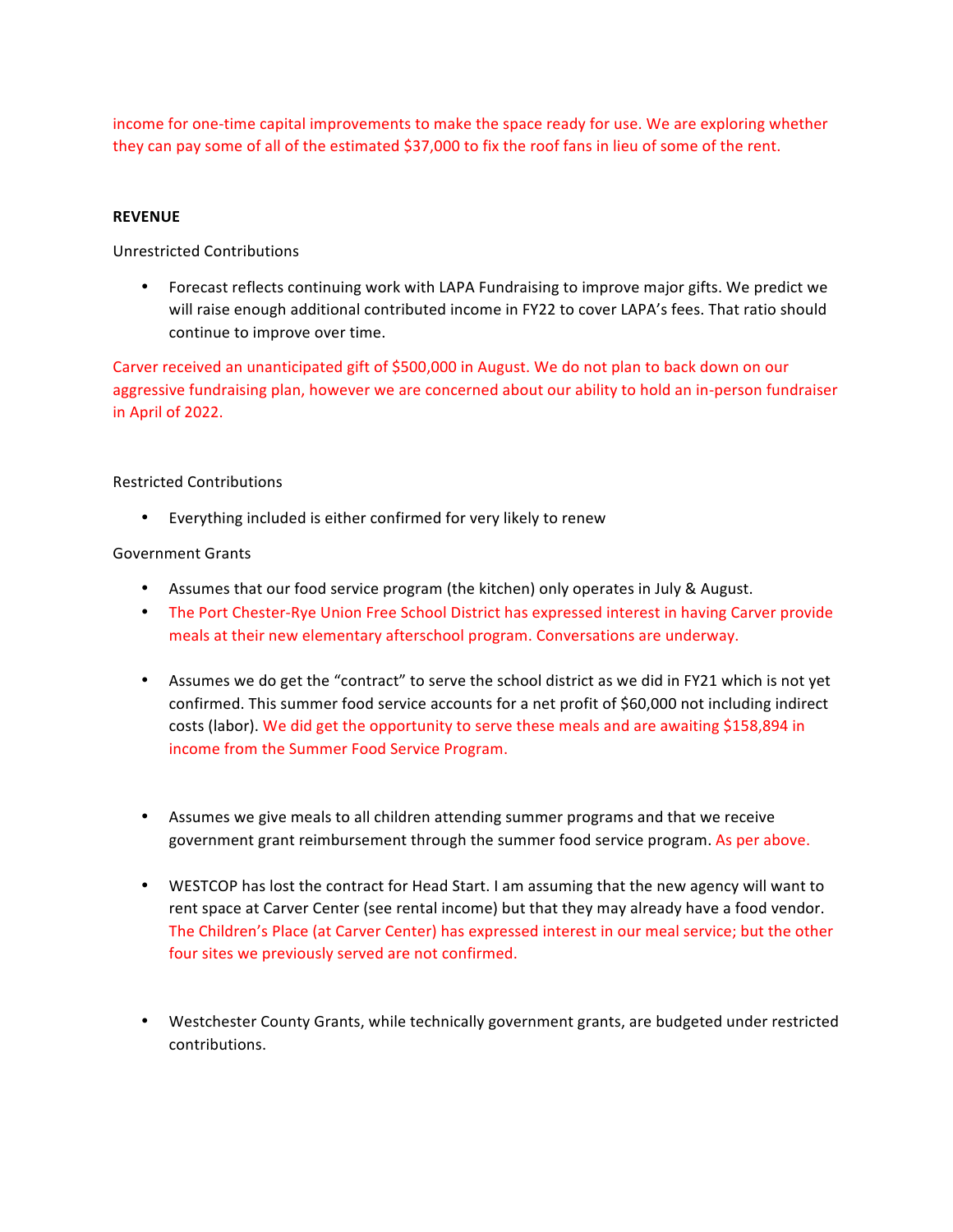### Rental Income

- Includes Head Start (\$90,000); Basketball; Aquatics (Badger Swim Club is a key component). Leaves some room for growth although more rentals may require incrementally more staffing.
- Lifeguard and other staffing shortages (welcome desk and custodial staff) have limited our ability to add more rentals. We are not yet open on Sundays.

#### Program Fee Income

- Only includes income for Camp/Summer Experience, Citizenship and Aquatics
- Leaves room for new programs in elementary afterschool and middle school which have not been developed.
- The School District has asked Carver Center to develop afterschool programs for the middle school which they will pay for using American Rescue Plan funding. Conversations have begun and no formal commitments have been made.

### Food Service Income

- Only included income for Happy Corners Day Care and Tot's Place in July and August. Fate of food service is in question.
- Afterschool meals would be paid through government grants from CACFP. Food Service income from Port Chester Head Start looks likely. But we do not yet expect food service income from the four additional Head Start sites we used to serve.

#### Annual Benefit

- Colleen, in consultation with LAPA Fundraising recommend \$460,000 projection with expenses of \$110,000. Early plan is to honor Tom Murphy who hopes we can do something with Capital Theater and/or the band that played at the  $75<sup>th</sup>$  Anniversary event. Yvette has volunteered to chair/co-chair.
- Planning is underway with concerns as mentioned above as to our ability to hold an in-person event.

## Endowment Income

• Left in the draw as per recent practice

#### EXPENSES

**Salaries and Benefits** includes existing staff with the addition of a year-round Chief Programs Officer (line might be used for a consultant and/or search firm services). Food Service staff is only included through August. Some salary adjustments are included to meet upcoming thresholds for minimum wage; base salary requirements for exempt staff; cost of living adjustments of 3%.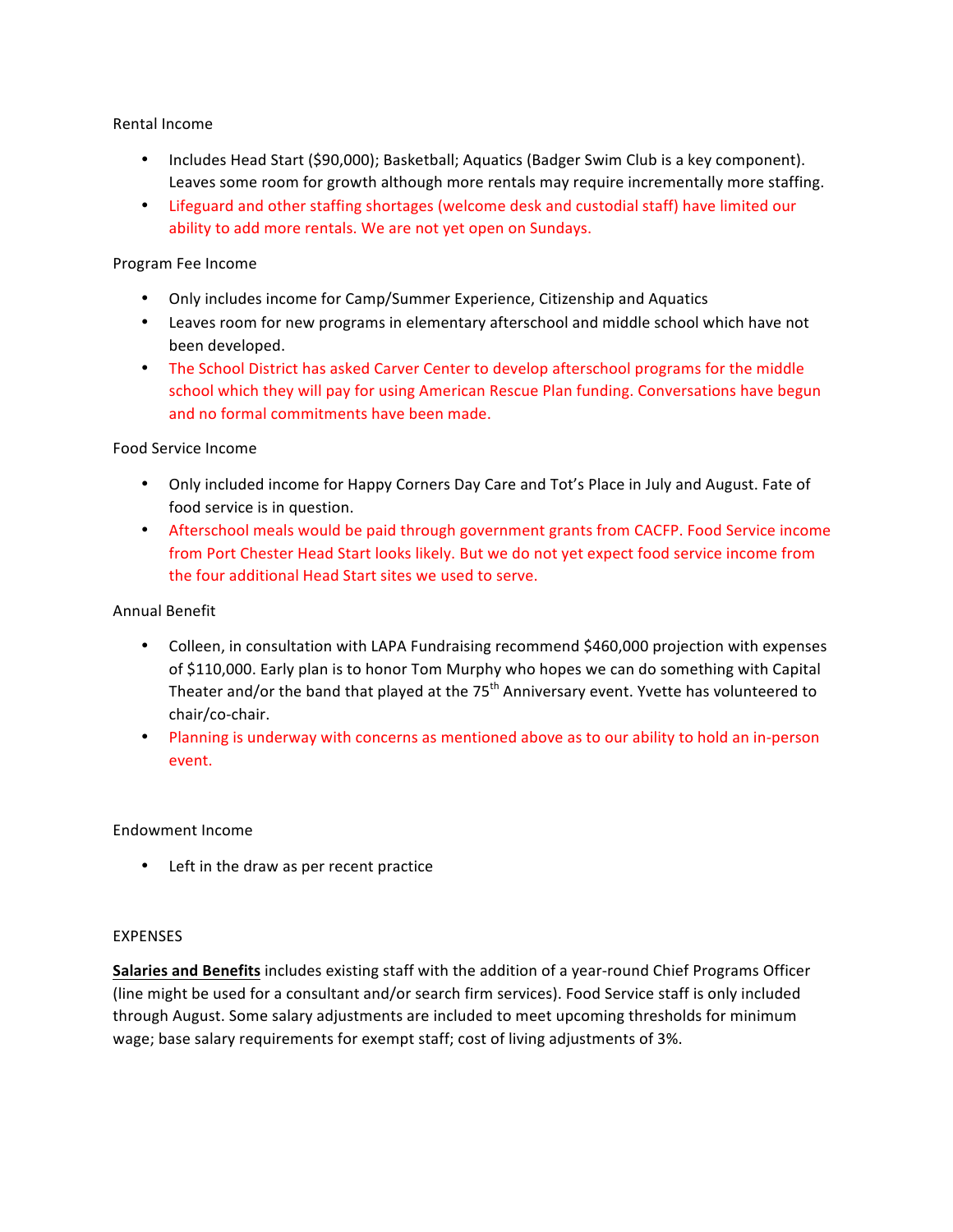We have contracted with a Program Consultant to establish food service plans for FY22 and to hire a new Chef as Gustavo Diaz will retire soon. We will need a Program Consultant to help us implement an afterschool program should we continue to pursue this option.

Our Senior Director of School-Aged Children's Programs and our STEAM Coordinator left Carver Center's employment over the summer. There are no plans to fill either position at present.

**Insurance** does not include coverage for CAP at JFK and Edison.

Food reflects the demise of the meal program for daycares and afterschool. Food expenses will go back up if we implement the afterschool program and one Head Start program.

We did not budget for the **student dance**. It's a lot of work for the money and we think our efforts are better spent on grant writing, cultivation of individual donors and major gifts work.

#### **What's not included:**

IMPACT 100! In June we will learn whether we have been awarded \$85,000 to purchase a school bus and pay for staff to drive it; or we will receive \$26,000 in unrestricted funding. Note that if we get the bus, this will influence other program decisions and use of staffing. We received \$26,000 from Impact 100 and a gift of \$40,000 to make the purchase of a bus in January 2022.

Any reimbursement funds received through the NY State Afterschool Advantage Grant. Claim has been submitted.

Future funding through our awarded \$280,000 per year NY State Afterschool Advantage Grant. We would need to find another \$300,000 to run the program in the way that we'd like to operate before we could start the program in addition to restricted gifts and the grant. We asked the District to meet the shortfall in order to continue the program at JFK and Edison. At present, the District has chosen to partner with other community agencies for elementary programming in year 1 of 5 of the American Rescue Plan initiative.

Likely continued funding from County Emergency Food Programs but we haven't included income or expense.

\$25,000 of our cash balance is restricted funding for a middle school Junior Carver Scholars Program. I believe our Senior Director of School Aged Children's Programs (Matt Casey) can help me set this program in motion, but we may need to hire a consultant/part-time employee to run the program using the funding. That expense is not included in the operating budget. The Foundation is letting us apply this funding for our Carver Scholar Coach, a position that has been empty since 2019. The staff salary will not use the whole grant, the rest of which will provide general support for the Scholar Program.

Capital Expenses or funding. We will apply for Community Block Development Grants through Westchester County. Carver has received these in the past (repaired our roof 15 years ago). Applications were submitted.